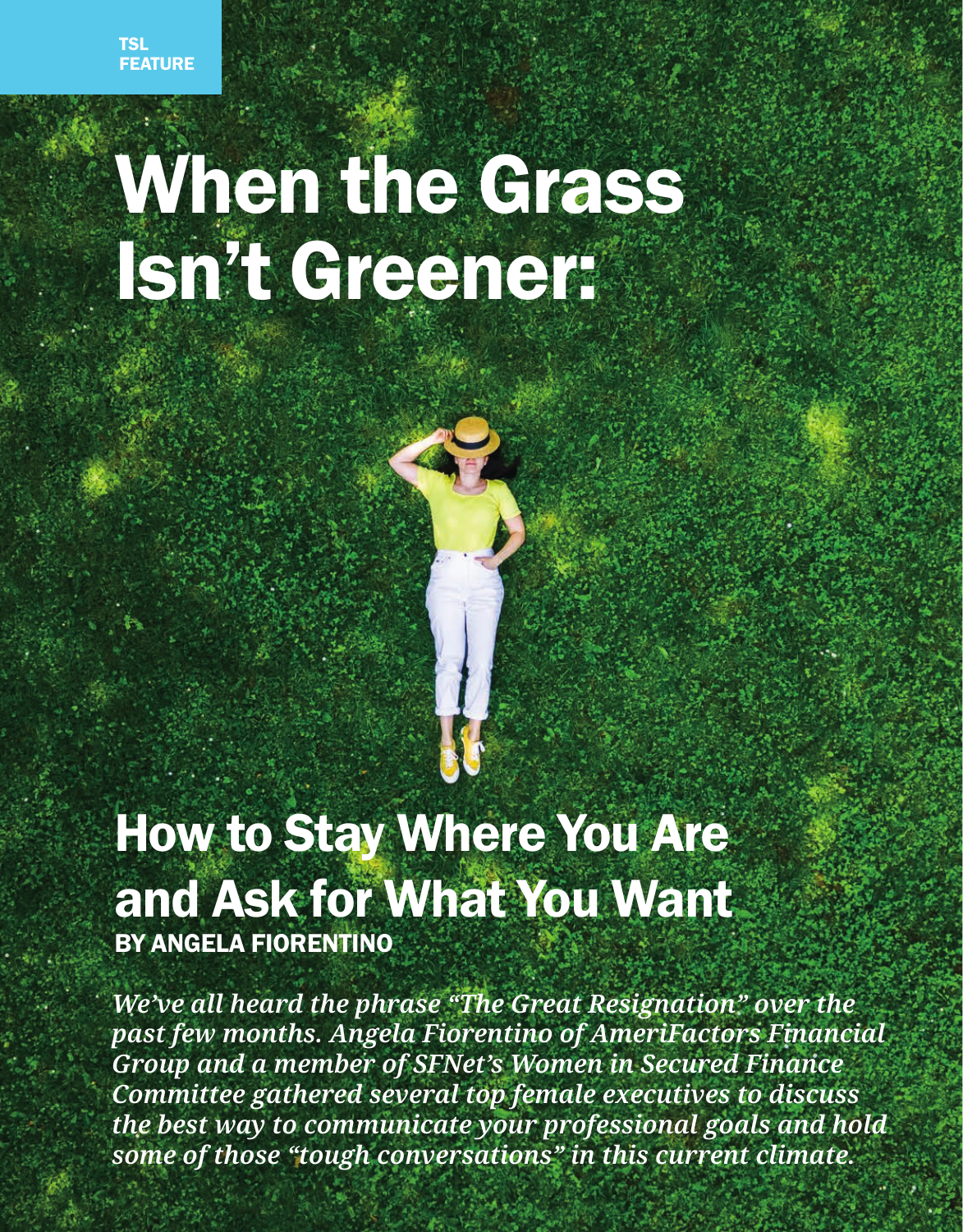t is clear that this is an "employee market" right now. Although this is objectively observable, women don't appear to be leaving their current positions in the numbers we might imagine. According to a recent survey of 1,000 women, 85% are still with the same employer post pandemic and 68% of us plan on staying for at least the I<br>I<br>It is clear t



**ANGELA FIORENTINO AmeriFactors** Financial Group, LLC

next two years (https://fairygodboss.com/presentation/womens-jobmobility-in-2021). Yet, 40% of these same women have had their pay or hours reduced. So, there appears to be a disconnect between what women are observing in the marketplace and our own experiences and goals. How can women use the current job market dynamic to bridge the divide between what we observe happening in the market generally and what we deserve to have ourselves while also staying loyal? We spoke with several high-powered women across the secured finance industry to find out.

#### Time is Now

Women across our industry noted that addressing career advancement, whether that be via an increase in pay, perks, remote work, lateral moves, or upward mobility is something we should always be addressing. However, several women mentioned that the current inflationary environment and increased company performance made right now a particularly good time to ask for an increase in pay or performance bonuses. According to Yvonne Kizner, senior vice president – asset-based lending for Cambridge Savings Bank, "I think it is always important for women to address [career advancement issues], but with the large shift we are seeing today with employees having more leverage over where and when they work, coupled with inflation, it has become critically important for women to know their value."

If you are looking for a more flexible schedule or work location, you may have a receptive audience in management who still has pandemic quarantine memories fresh in mind. As noted by Meredith L. Carter, president and CEO of Context Business Lending, "Through daily video calls, we have now all witnessed men occasionally distracted by their children and pets on video calls. Man or woman, most people with young kids share many of the same struggles. Where men are the decisionmakers, because they have experienced work-from-home themselves, they are more likely to grant [these] requests than ever before."

In sum, all managers – regardless of sex – likely have a new respect for the competing demands of work and family and are more likely to acknowledge that work can be done from home or during off hours because they have done these things themselves. But, it is important

to have these conversations now, because memory is fickle.

With respect to advancement and lateral moves, according to Nneoma A. Maduike, a partner at Otterbourg PC, "Stakeholders and consumers are demanding that executives and others in powerful positions look more like a cross section of society and organizations are responding to that." According to Kizner, "Companies are stressing the need for diversity and recognizing that women in senior leadership positions [can help make a company more successful]." Similarly, Gen Merritt-Parikh, president of Haversine Funding, noted that: "Research indicates that more gender diverse companies achieve greater profitability, a greater customer base, and an improved culture for recruiting and retention."

So, whether you are hoping for a raise, advancement, or a more flexible work location, management likely sees your value right now.

#### Know Your Value

Although market conditions are ripe for increased employment opportunities for women, we are more likely to get what we want if we're armed with the right data about what other companies offer and what we are contributing to our current firm.

So, initially, you must do your research. Caitlin Sanders, managing director for Callodine Commercial Finance, eloquently likens the need for research to a real estate transaction: "You would never sell your house for less than market value just because it is a slight increase over what you bought it for. Instead, you would sell your house for what the highest bidder is willing to pay. Why wouldn't you use the same approach when it comes to your career?" Thus, if an increase in salary is your goal, it is important to gather objective data on what other companies are offering for similar positions in similar geographic locations.

Similarly, if your goal is to perform better in your current position, or to advance, look at what other companies are offering women in positions similar to yours. According to Kizner, women should take advantage of "workshops and trainings on various attributes that can help [women achieve their goals]. This [training] can be everything from negotiating skills, effective public speaking/presentation skills, in addition to understanding what your employer offers regarding multiple career paths." If your company offers such workshops, seek them out. If they don't, perhaps it is worth suggesting one – or even leading one.

Managers and executives like data. So, you need to assess the value that you are contributing to the company. For some positions, such as sales, this data is relatively accessible and easily measurable. According to Sanders, "On the business-development side, there are obvious metrics that you can track, including number of deals reviewed, number of deals that you submit terms on, and number of deals closed." On the underwriting side, though, notes Sanders, "it can be a bit gray . . . and some metrics will require the passage of time." For example, Sanders says you might assess metrics such as whether you managed the process to a successful close, whether you had to sacrifice anything critical in order to get the deal done, and whether the structure ultimately allowed you to achieve a full recovery.

Merritt-Parikh suggests a flexible approach to data collection. She suggests asking yourself "what are the goals of the company and what is your role specifically in the company? How can the activities you are responsible for correlate to achieving those goals and then track that. If you don't know what those metrics are – ask." Many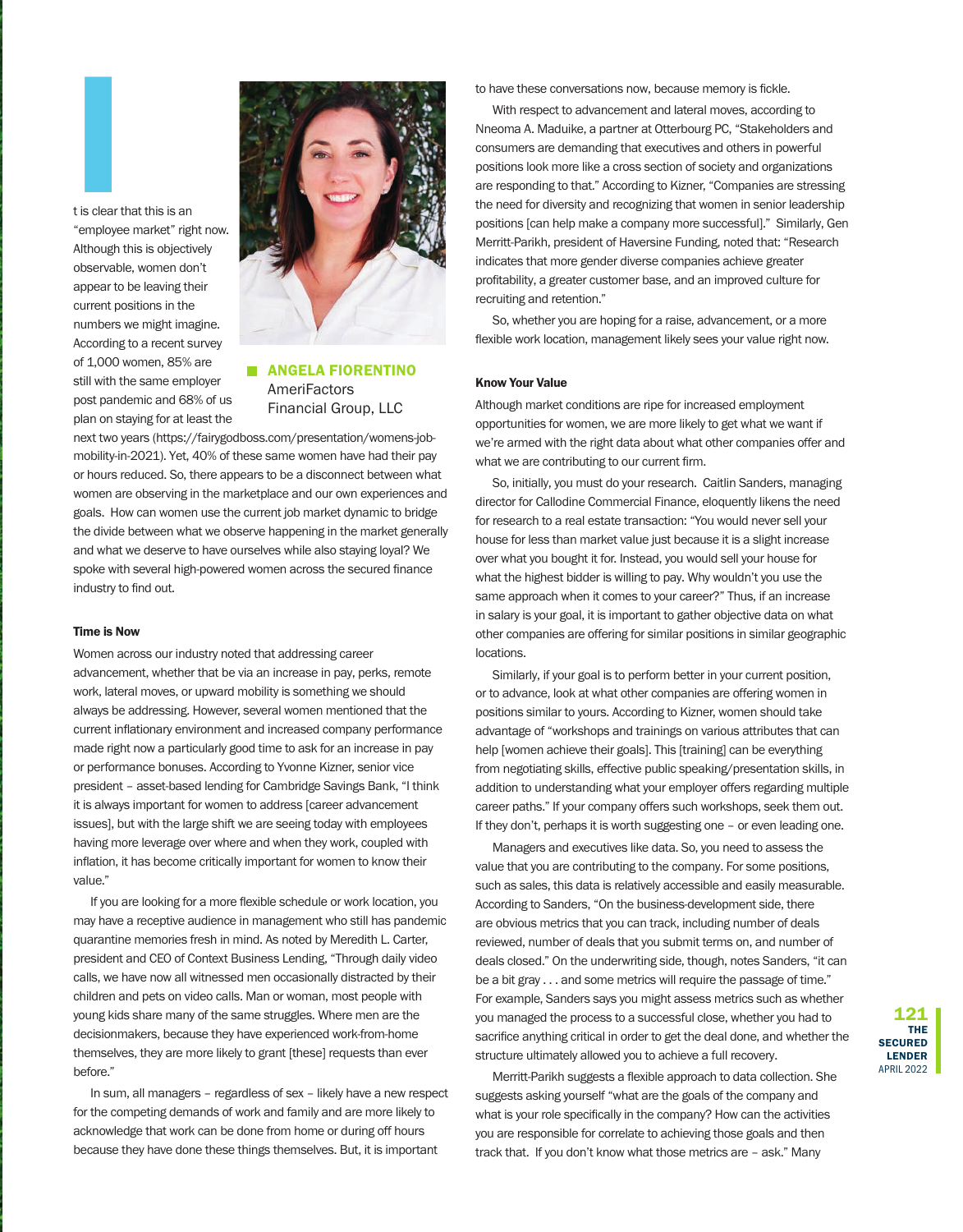### TSL **FEATURE**

women noted that you will have better metrics if you track data over time. For example, Carter suggested setting an annual goal and then comparing your goals to results achieved. Over time, you can also show how you've modified your efforts to achieve better results – something companies value, says Carter. Every little bit of relevant data matters, and that includes data such as your availability to clients and connections with client, all of which are worth touting says Maduike.

Across the board, women in executive positions noted that women who provide data – in any form – are more likely to get a receptive audience in management.

#### for more money…or true work performance?"

All of our interviewees agreed that women should go into these discussions with an open mind. As was eloquently summarized by Merritt-Parikh "go in knowing you may not like the answer right now, but stay curious, ask questions and be open minded. If [your request is not granted] today, then what are the steps to get there and what does that look like? If you are onboard for that journey, then you have a new goal for growth."

#### Be Direct, But Know Your Audience

Initially, understand the communication style and preferences of the person you are speaking with. If you are uncomfortable with going to your direct report, several women suggested either finding an advocate or running your proposal by a colleague to seek input.

Once you are ready to "make your case," be direct. Carter points out that "Most men communicate matters related to their career more directly than women. Men will talk overtly about their accomplishments and ask for specific outcomes like titles and dollar increases in pay." Women need to tout our experience and



**Carter points out that "Most men communicate matters related to their career more directly than women. Men will talk overtly about their accomplishments and ask for specific outcomes like titles and dollar increases in pay."** 

successes in the same manner and ask for specific results, says Carter. To put this directly Carter says, "Ladies, it is time to stop pointing the finger completely at men for the gender pay gap. We cannot fault men for advancing if we don't ask for what we want in a direct way."

Although you should be direct in your request, be prepared to discuss the personal reasons you want what you are asking for since your manager may ask. Says Maduike, "adding a human element can be helpful depending on your audience. When asking for an increase in pay, so often people discuss their value, but don't say why they need money. For example, they may say they want an increase to match the market, but I very much believe that personalizing the request may not hurt." According to Maduike, "Companies operate better when the employee is viewed and understood as a whole person."

Merritt-Parikh agrees: "I want to know your goals for development individually, professionally and how those goals can line up with those of the company. I [also want to understand] the rationale when someone does approach their manager, meaning is it based on need

*senior vice president/ general counsel for AmeriFactors Financial Group, LLC. She began her career in the financial industry, where she worked for nearly 10 years as a stockbroker and later as chief compliance officer for a SEC and FINRA-registered broker dealer. While working in the financial industry, Fiorentino graduated cum laude with a degree in accounting from the University of Central Florida.* 

*Angela Fiorentino is* 

*In 2017, Fiorentino joined the team at AmeriFactors. As general counsel, she handles all aspects of the company's* 

*legal needs. She develops and documents creative solutions to help clients overcome obstacles to obtaining the funding they need. Fiorentino also creates and negotiates all of the company's contracts based on her intimate understanding of the company's operations, strategic goals and concerns. When necessary, she utilizes her litigation skills to develop and execute collection strategies aimed at recovering funds on behalf of the company and its clients.*

*Fiorentino is helping pioneer the way in-house attorneys can be utilized as a significant asset to small and midsize financial firms. Her work provides benefits not only to her company, but to her clients in minimizing risk and increasing revenue.*

122 THE **SECURED** LENDER APRIL 2022